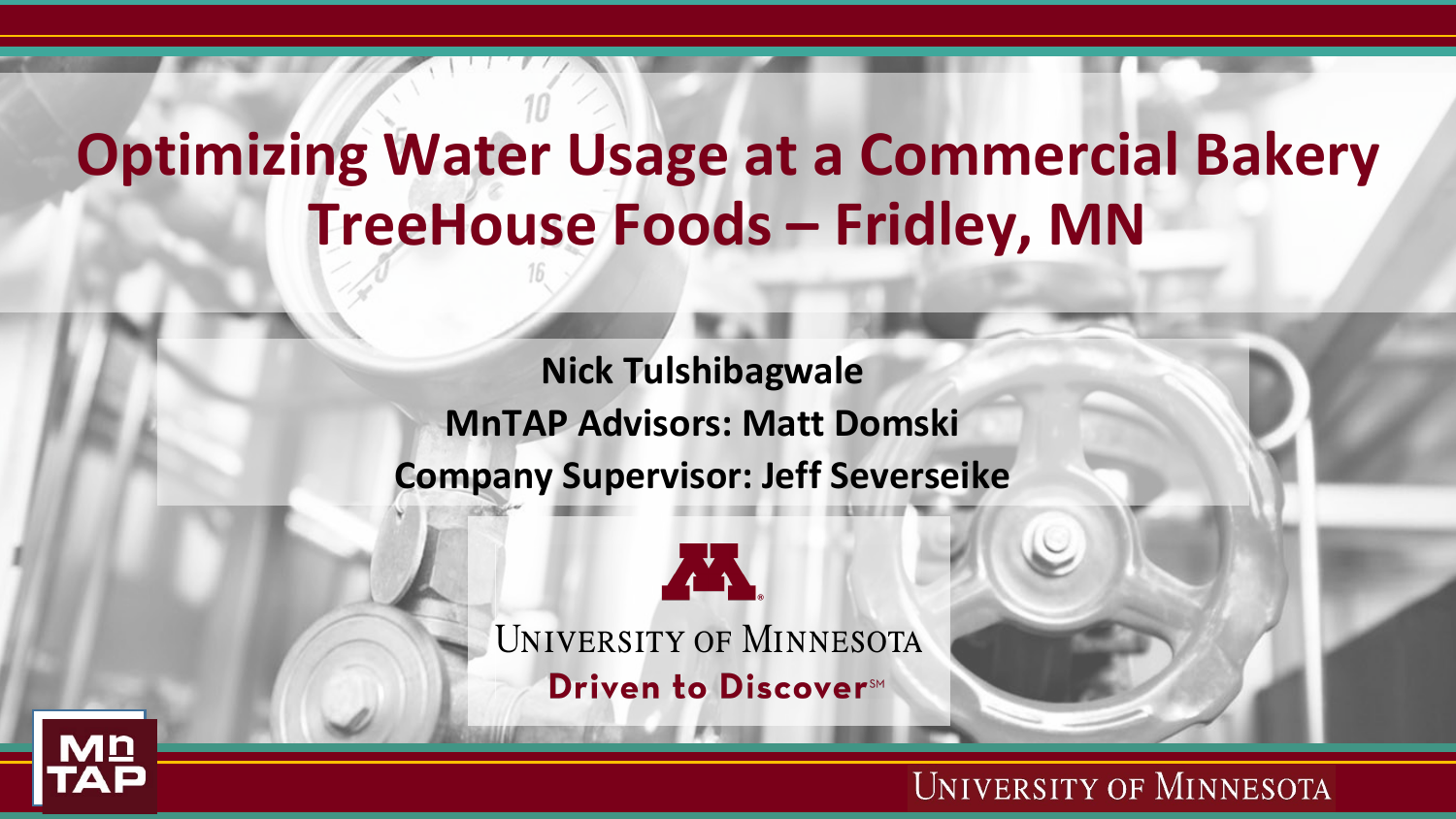# **Company Background**

- **Produces private label packaged foods and beverages**
- **Operate 40 production facilities internationally**
- **Fridley plant**
	- Artisan bread
	- Ready-to-bake frozen cookie dough
	- 180 employees



**TreeHouse Foods – Fridley, MN**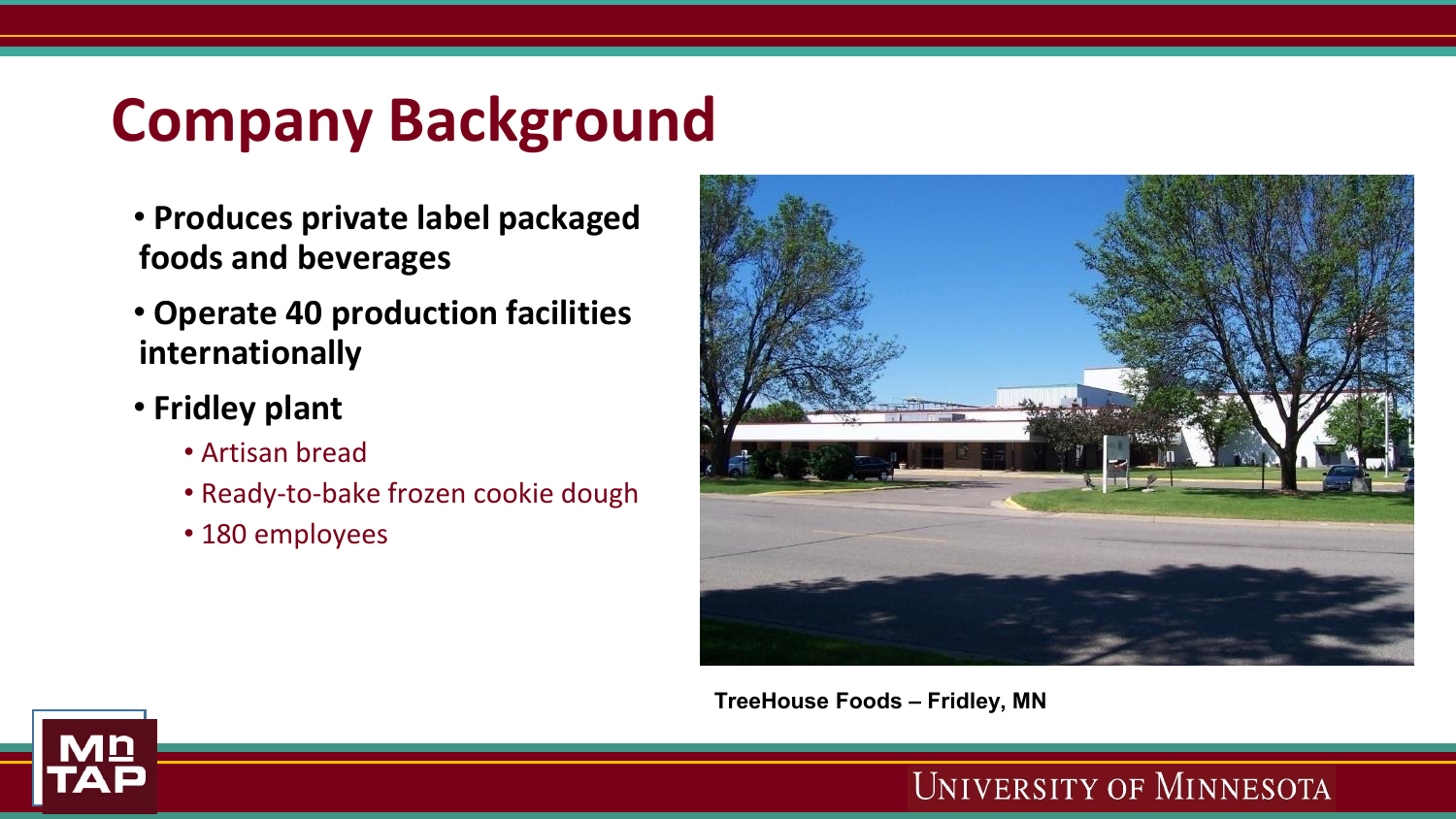# **Project Overview**

**Reason for approaching MnTAP**

- **14 million gallons of water in 2018**
- **62% of incoming water was used in an unmetered process**
- **6% reduction in water intensity by 2020**

### **Goals**

- **Help plant understand water usage**
- **Identify water reduction opportunities**



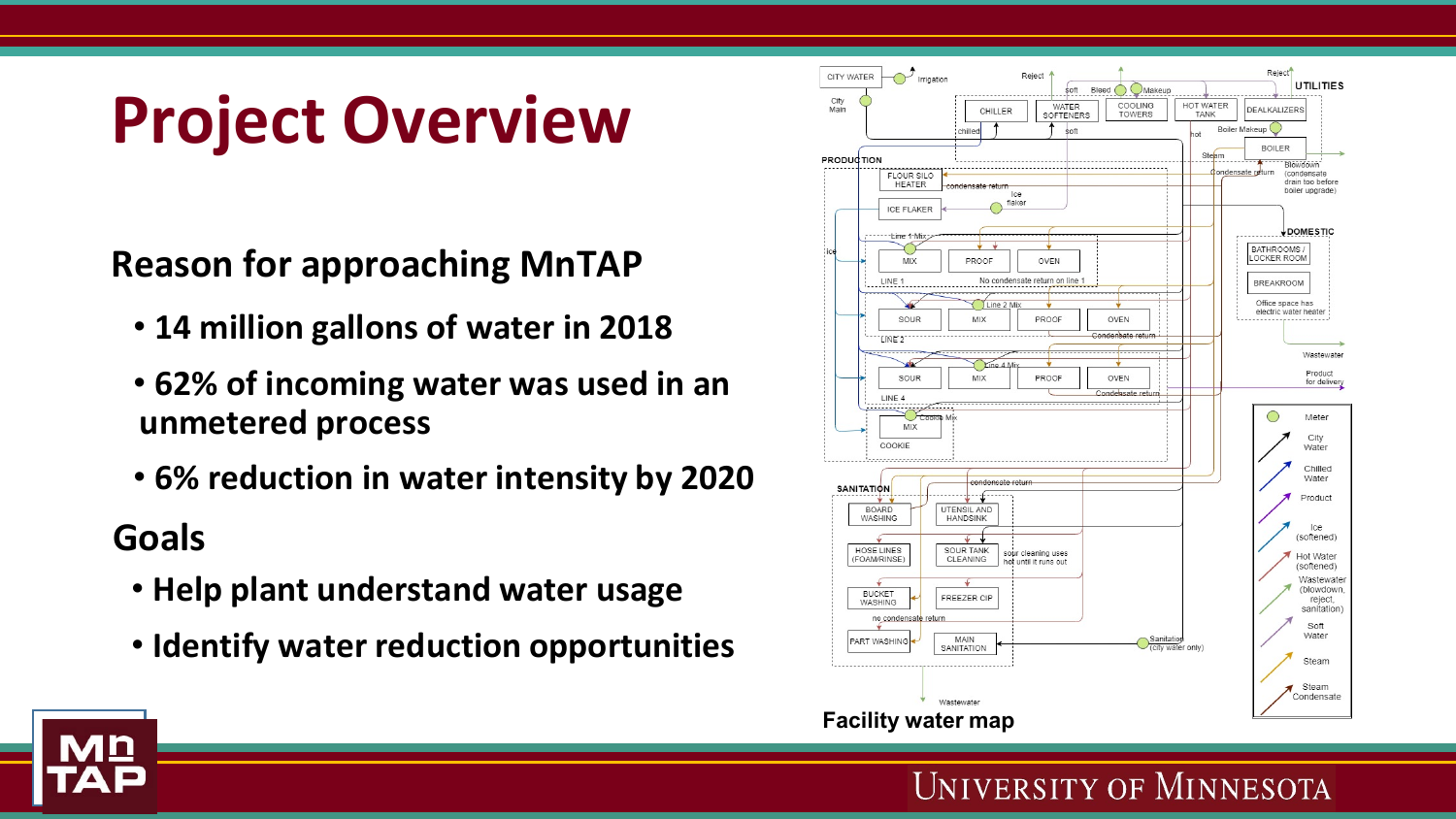# **Approach**

### **Gathering information on the floor**

- **Watching sanitation**
- **Tracing water lines**
- **Estimating usages**
- **Logging water meter readings**

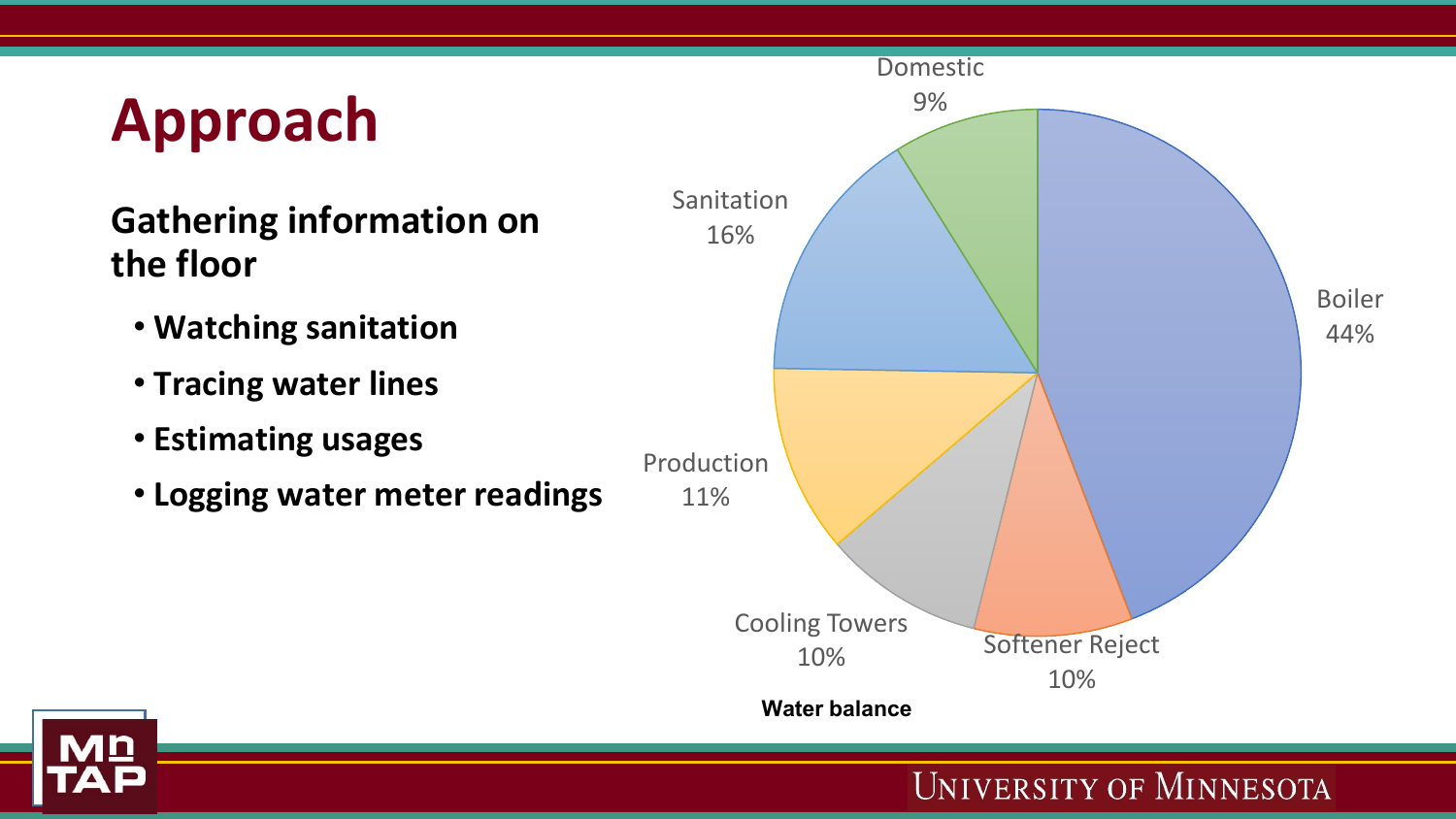## **Primary Recommendation**

#### **Condensate Return Systems on Line 1 Oven and Proof Box**

#### •**Annual Utility Savings: \$3600**

- •450,000 gallons of water
- •300 decatherms
- •4,300 lbs. of salt

### •**Installation Cost: \$8200**

•**Payback: 2.3 years**



**Diagram of condensate return systems (CRU)**

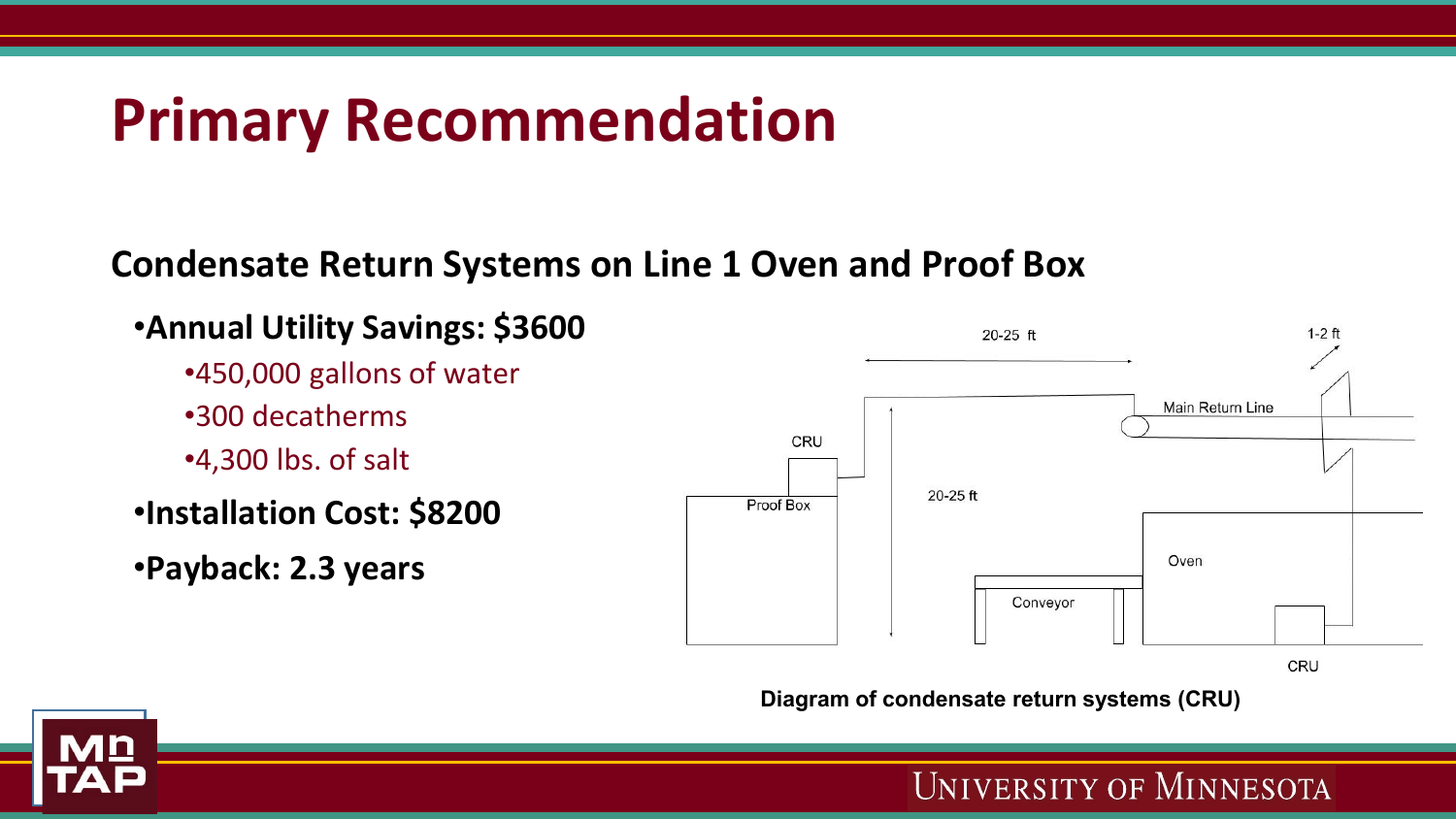### **Solutions**

| <b>Recommendation</b>                                  | <b>Annual reduction</b>               | <b>Total</b><br><b>cost</b> | <b>Annual</b><br><b>savings</b> | <b>Payback</b><br>period | <b>Status</b> |
|--------------------------------------------------------|---------------------------------------|-----------------------------|---------------------------------|--------------------------|---------------|
| <b>Condensate Return Systems</b><br>on Line 1          | 450,000 gal water<br>300 decatherms   | \$8200                      | \$3600                          | 2.3 years                | Recommended   |
| <b>Faucet Aerators</b>                                 | 40,000 gal water                      | \$80                        | \$200                           | 5 months                 | Implementing  |
| <b>Water Softener</b><br><b>Regeneration Frequency</b> | 363,000 gal water<br>35,000 lbs. salt | \$13,000                    | \$3800                          | 3.4 years                | Implementing  |
| <b>Tunnel Washer Maintenance</b>                       | 270,000 gal water<br>375 decatherms   | \$2,400                     | \$3,600                         | 8 months                 | Implementing  |
| <b>Freezer CIP leak</b>                                | 50,000 gal water<br>30 decatherms     | \$0                         | \$600                           | -none-                   | Recommended   |
| <b>Outgoing Water Meter</b>                            | -none-                                | \$64,000                    | \$15,000                        | 4.3 years                | Recommended   |
| <b>TOTAL</b>                                           | 1,200,000 gal water<br>700 decatherms | \$88,000                    | \$27,000                        |                          |               |